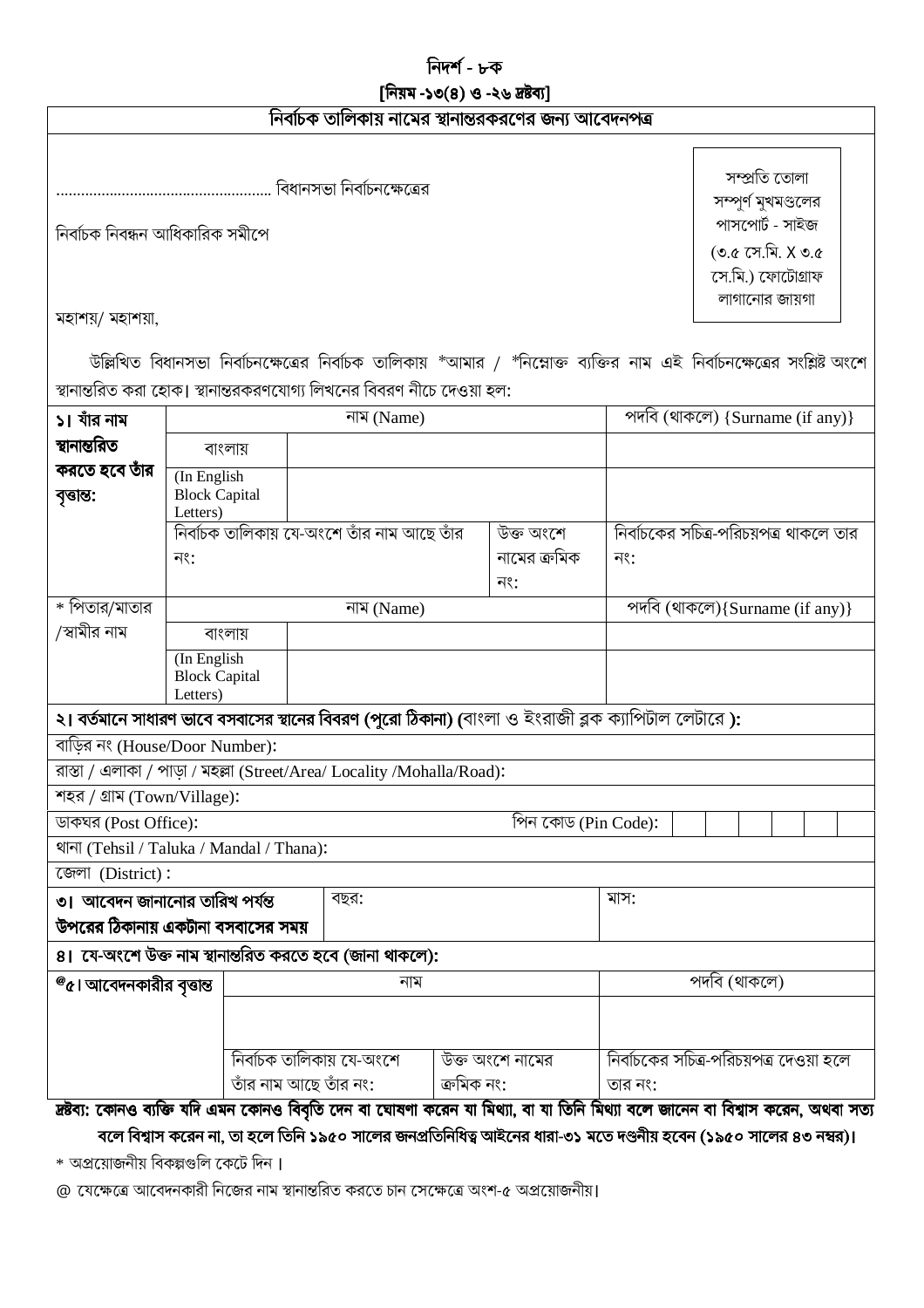| ৬। ঘোষণা:                                                                                          |
|----------------------------------------------------------------------------------------------------|
| আমি এতদ্বারা ঘোষণা করছি যে, উল্লিখিত তথ্য ও বিবরণ আমার জ্ঞান ও বিশ্বাস মতে সর্বাংশে সত্য।          |
|                                                                                                    |
|                                                                                                    |
|                                                                                                    |
|                                                                                                    |
|                                                                                                    |
| স্থান:                                                                                             |
| আপনার মোবাইল ফোন নম্বর/ই-মেল আইডি থাকলে                                                            |
| অনুগ্রহ করে এখানে লিখে দিন (ইচ্ছাধীন)<br>আবেদনকারীর সই বা টিপসই<br>তারিখ:                          |
|                                                                                                    |
| গৃহীত ব্যবস্থা সম্পৰ্কে বিবরণ                                                                      |
| (সংশ্লিষ্ট নির্বাচক নিবন্ধন আধিকারিককে পুরণ করতে হবে)                                              |
|                                                                                                    |
|                                                                                                    |
| $[5.6(8)*$ নম্বর নিয়ম মোতাবেক] $*$ গ্রহণ/ $*$ খারিজের যেসব কারণ দর্শানো হয়েছে সেসবের বিশদ বিবরণ: |
|                                                                                                    |
|                                                                                                    |
|                                                                                                    |
| স্থান:                                                                                             |
| তারিখ:                                                                                             |
| নির্বাচক নিবন্ধন আধিকারিকের স্বাক্ষর<br>(নির্বাচক নিবন্ধন আধিকারিকের শিলমোহর)                      |
|                                                                                                    |

\* অপ্রয়োজনীয় বিকল্পগুলি কেটে দিন।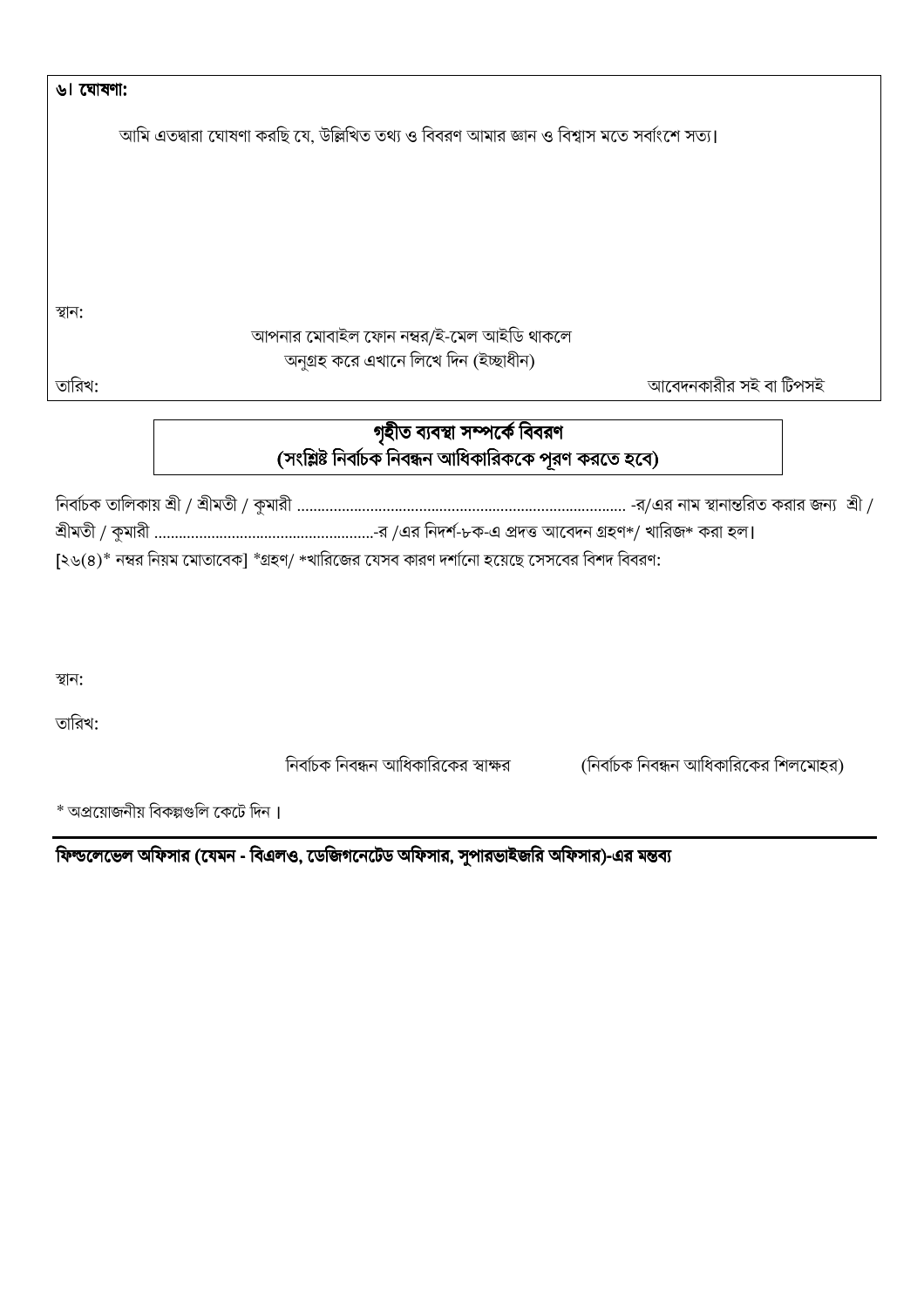# [এই পৃষ্ঠাটি যথেষ্ট পুরু হতে হবে যাতে ডাকপথে পৃষ্ঠাটি ছিঁড়ে না যায়/ক্ষতিগ্রস্ত না হয়]

| গৃহীত ব্যবস্থা সম্পৰ্কে অবগতিপত্ৰ                                                                                        |                                                          |
|--------------------------------------------------------------------------------------------------------------------------|----------------------------------------------------------|
| এই পৃষ্ঠায় দ্বিতীয় অংশটি সংশ্লিষ্ট নির্বাচক নিবন্ধন আধিকারিককে পূরণ করতে হবে এবং প্রথম অংশে উল্লিখিত আবেদনকারীর দেওয়া |                                                          |
| ঠিকানায় পাঠাতে হবে।                                                                                                     |                                                          |
|                                                                                                                          |                                                          |
|                                                                                                                          |                                                          |
|                                                                                                                          | প্ৰথম অংশ                                                |
|                                                                                                                          | পাঠানোর সময়                                             |
|                                                                                                                          | নিৰ্বাচক নিবন্ধন                                         |
|                                                                                                                          | আধিকারিককে                                               |
|                                                                                                                          | ডাকমাশুল<br>স্ট্যাম্প লাগাতে                             |
|                                                                                                                          | करत्र।                                                   |
|                                                                                                                          |                                                          |
| নিদর্শ-৮ক-এ প্রদত্ত                                                                                                      |                                                          |
|                                                                                                                          |                                                          |
| $^{**}$ (পুরো ঠিকানা):                                                                                                   |                                                          |
| বাড়ির নং:                                                                                                               |                                                          |
| রাস্তা / এলাকা / পাড়া:                                                                                                  |                                                          |
| শহর / গ্রাম:                                                                                                             |                                                          |
| ডাকঘর:                                                                                                                   | পিন কোড:                                                 |
| থানা:                                                                                                                    |                                                          |
| জেলা:                                                                                                                    |                                                          |
|                                                                                                                          |                                                          |
| **আবেদনকারীকে পুরণ করতে হবে।                                                                                             |                                                          |
|                                                                                                                          |                                                          |
|                                                                                                                          | দ্বিতীয় অংশ                                             |
|                                                                                                                          |                                                          |
| কেন্দ্রের ________ নং অংশ থেকে বাদ দেওয়া হল এবং _______ নং অংশের ______ ক্রমিক নম্বরে স্থানান্তর করা হল।                |                                                          |
| খ)                                                                                                                       |                                                          |
|                                                                                                                          |                                                          |
| তারিখ: <b>_____________</b>                                                                                              |                                                          |
|                                                                                                                          |                                                          |
|                                                                                                                          | নিৰ্বাচক নিবন্ধন আধিকারিক                                |
|                                                                                                                          | ঠিকানা ____________<br>and the control of the control of |
|                                                                                                                          |                                                          |
|                                                                                                                          |                                                          |
|                                                                                                                          |                                                          |
| আবেদনপত্রের প্রাপ্তিস্বীকার                                                                                              |                                                          |
|                                                                                                                          |                                                          |
|                                                                                                                          |                                                          |
| তারিখ: <b>______________</b>                                                                                             |                                                          |
|                                                                                                                          | নির্বাচক নিবন্ধন আধিকারিকের                              |
|                                                                                                                          | পক্ষে আবেদনপত্র গ্রহণকারী                                |
|                                                                                                                          | আধিকারিকের স্বাক্ষর                                      |
|                                                                                                                          | ঠিকানা ______________                                    |
|                                                                                                                          |                                                          |